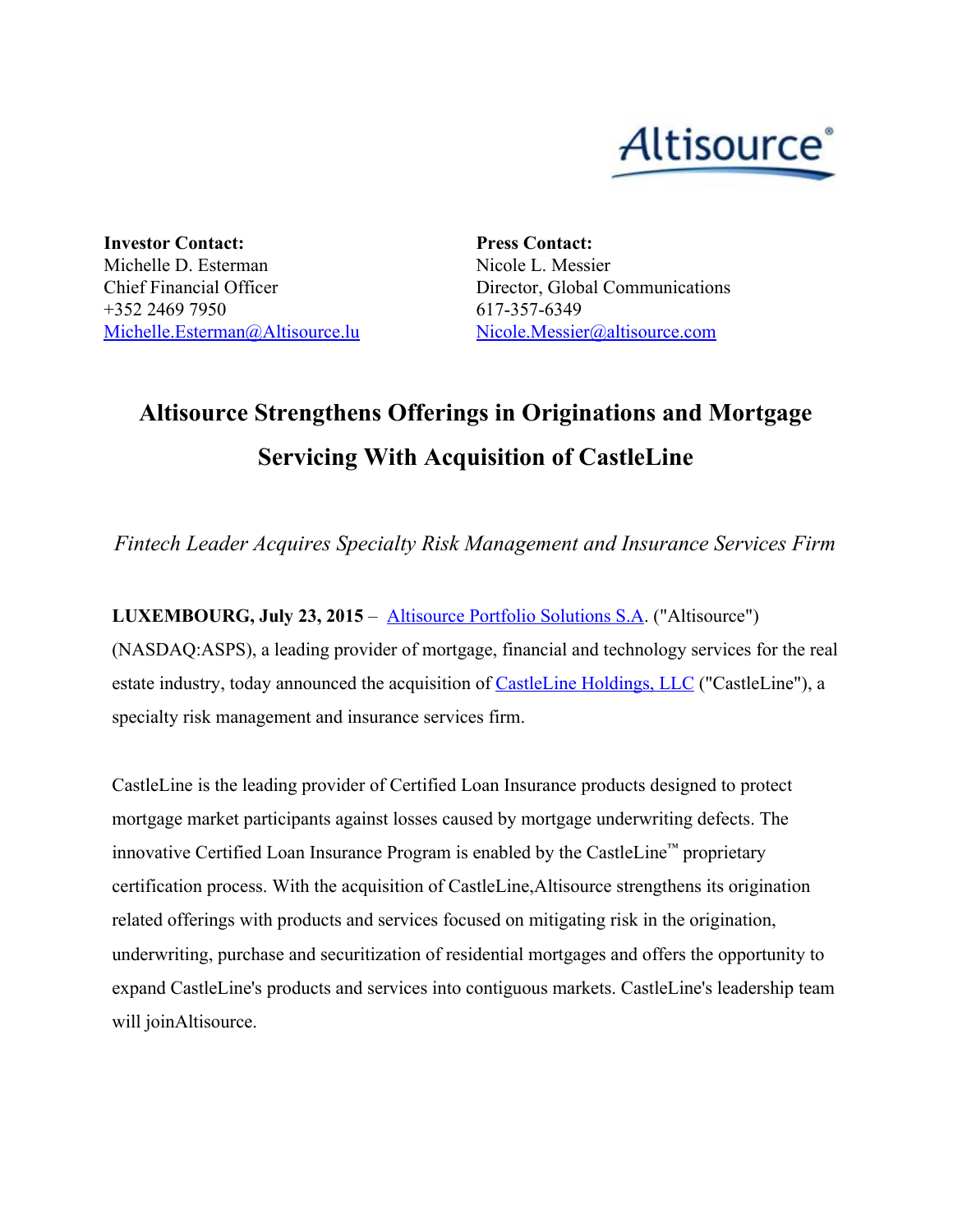"The acquisition of CastleLine aligns with our strategy to continue helping the mortgage banking industry safely and securely increase production while reducing costs and mitigating risks. Combined with our existing origination offerings through Altisource ® Origination Services and our access to the members of the Lenders One® and Wholesale One® cooperatives, we add meaningful synergies to the existing CastleLine business model," said William B. Shepro, Chief Executive Officer of Altisource. "The acquisition also brings with it a highly talented leadership team. I am excited to welcome the CastleLine team to the Altisource family."

"Altisource and CastleLine together will continue to promote a safer and more efficient mortgage market that will benefit originators, correspondents, issuers and investors," said Bryan Binder, Chief Executive Officer of CastleLine. "Our customers and partners now have an incredible opportunity to benefit from Altisource'scomprehensive and innovative suite of origination solutions. As part of the Altisource family, we know that we can bring great value to many participants of the mortgage market."

## **About Altisource®**

Altisource Portfolio Solutions S.A. is a premier marketplace and transaction solutions provider for the real estate, mortgage and consumer-debt industries. Altisource's proprietary business processes, vendor and electronic payment management software and behavioral science-based analytics improve outcomes for marketplace participants. Altisource has been named to Fortune's fastest growing global [companies](http://www.globenewswire.com/newsroom/ctr?d=10142766&l=7&a=fastest%20growing%20global%20companies&u=http%3A%2F%2Ffortune.com%2F100-fastest-growing-companies%2Faltisource-portfolio-solutions-26%2F) two years in a row. Additional information is available at [www.altisource.com.](http://www.altisource.com/)

## **About CastleLine Holdings, LLC**

CastleLine Holdings, LLC, and its subsidiaries, provide financial products and services to parties involved in the origination, underwriting, purchase and securitization of residential mortgages. Additional information is available at [www.castleline.com.](http://www.castleline.com/)